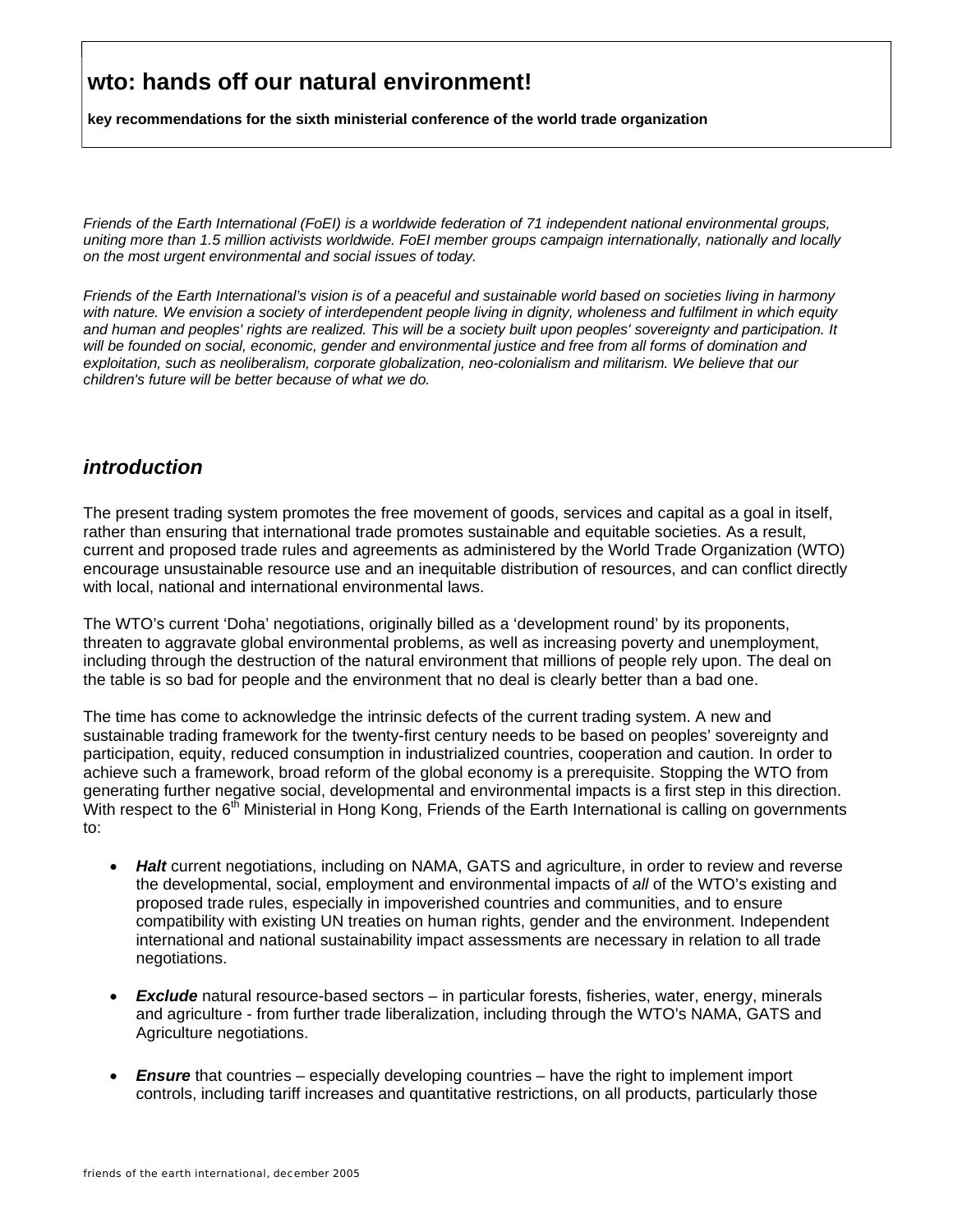**key recommendations for the sixth ministerial conference of the world trade organization**

important for domestic consumption (food security), livelihood security, rural development, and all internationally traded products that have been subsidized at origin.

- *Ensure* that there are no restrictions on support for sustainable agriculture for domestic consumption, high food standards, localization of agriculture and the protection and development of peasant and family farmer-based local and national markets and food systems.
- *Protect* farmers', Indigenous Peoples' and local communities' rights over plant genetic resources and associated knowledge, including farmers' rights to conserve, exchange and reproduce seeds; and reject international agreements that force the patenting or introduction of other forms of intellectual property protection on life forms.
- *Ensure* that multilateral environmental agreements take precedence over trade rules*,* and transfer the debate over the relationship between trade rules and multilateral environmental agreements from the WTO to the United Nations.
- *Drop* the WTO's 'single undertaking' procedure, which forces countries to agree to trade rounds in their entirety, leading to socially and environmentally-damaging trade offs being made between sectors.
- **Commit** to full transparency and enhanced democracy, based on people's sovereignty and participation, in all aspects of decision-making, locally, nationally and internationally, including in relation to trade and commerce in general.
- **Use** the results of this review to develop fair and sustainable societies based on systems of local, national, and global commerce that benefit and empower women and men, protecting their livelihoods and the natural environment upon which they ultimately rely.

These steps are all critical but not enough on their own. Other issues need to be dealt with in parallel if countries are to be able to eradicate poverty and inequity and begin developing fair and sustainable economies.

The first step on the road to equity and sustainability must be the comprehensive and unconditional cancellation of debt for all developing countries, in recognition of the ecological debt that industrialized countries owe the South. This now far outweighs the official financial debt owed by developing countries. This will enable countries to move away from being dependent upon exporting commodities and natural resources and to invest in policies that promote sustainable societies. It will foster changes in production and consumption patterns. Governments also need to ensure that there is equity within and between generations, including redistribution of control over resources such as land.

Furthermore, the WTO's rules, and the mechanisms developed to implement those rules, were developed in the absence of public input and debate as to their necessity, form and desirability. International trade institutions such as the WTO operate in a secretive, exclusionary manner that shuts out effective participation from developing and least-developed countries and the public. They are dominated by a few powerful governments acting on behalf of their corporate elite. In this light, governments must ensure the democracy and transparency in the global trading system and negotiations, by recognizing people's right to self-determination. People must be permitted to know and decide on international commercial commitments.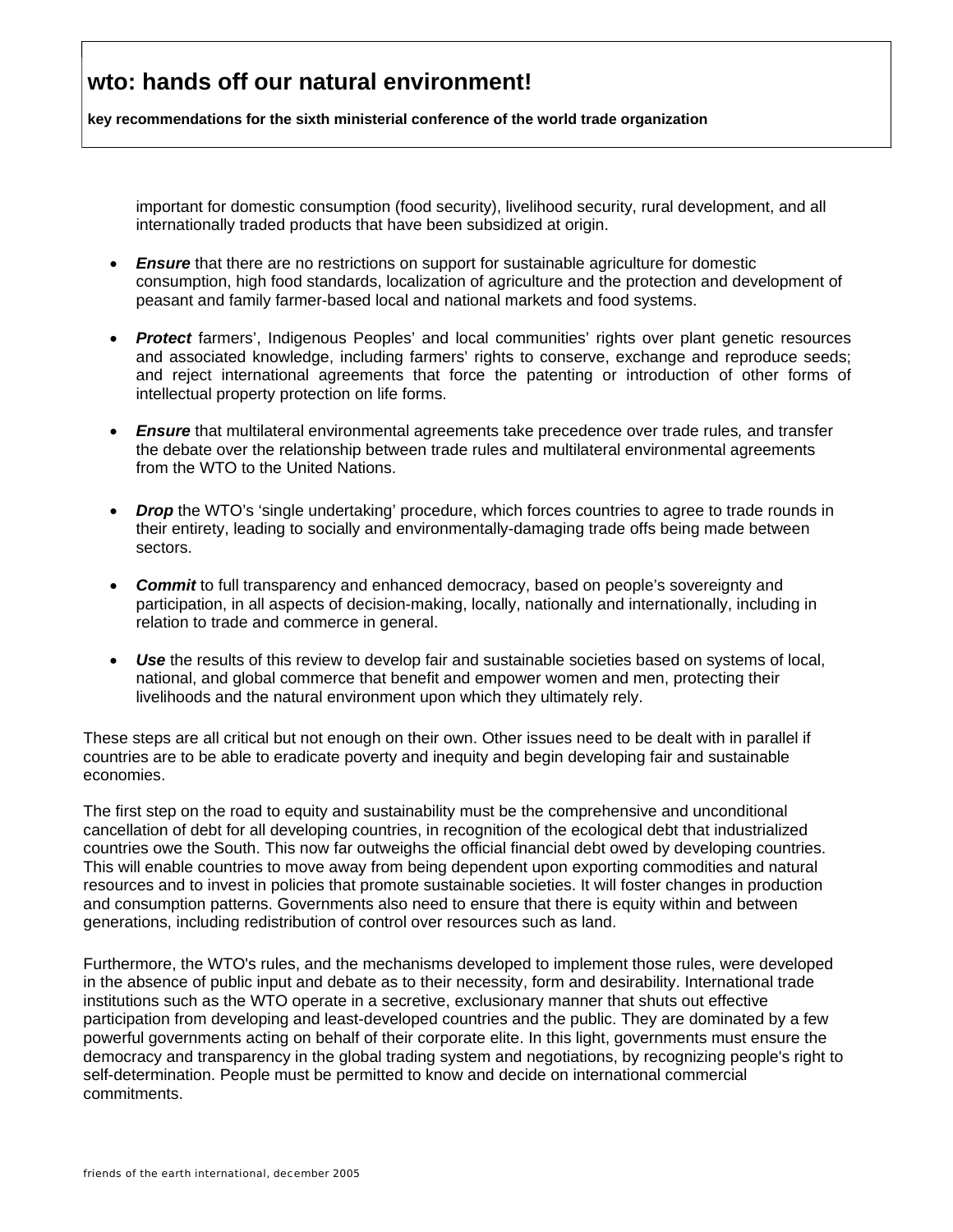**key recommendations for the sixth ministerial conference of the world trade organization**

It is also essential that governments change their priorities and regulate to dismantle the power of transnational corporations. They need to introduce effective international and, where missing, national legislation and enforcement mechanisms, to prevent the formation and consolidation of monopolies, oligopolies and cartels. They also need to enforce high minimum environmental, labour and human rights standards for corporate activities, including by introducing and ensuring legal rights of redress for citizens and communities adversely affected by corporate activities. They also need to introduce personal legal liability on company directors for corporate breaches of social and environmental laws, and strict legal liability for all harm caused by their products.

Communities should have the right to say 'no' to transnational corporations. Governments should establish international requirements for corporations to seek prior informed consent, through democratic processes, from those communities likely to be affected by corporate projects or activities. Corporations should also be required to carry out independent social, environmental and economic impact analyses and report in full on these to affected communities.

These parallel measures, together with a fundamentally altered approach to the role of trade in our societies, offers a hope of moving towards fair and sustainable societies.

The following pages outline Friends of the Earth International's detailed positions on WTO negotiations on Non-agricultural Market Access (NAMA), the General Agreement on Trade in Services (GATS), Agriculture, Multilateral Environmental Agreements (MEAS) and Trade Related aspects of Intellectual Property Rights (TRIPs).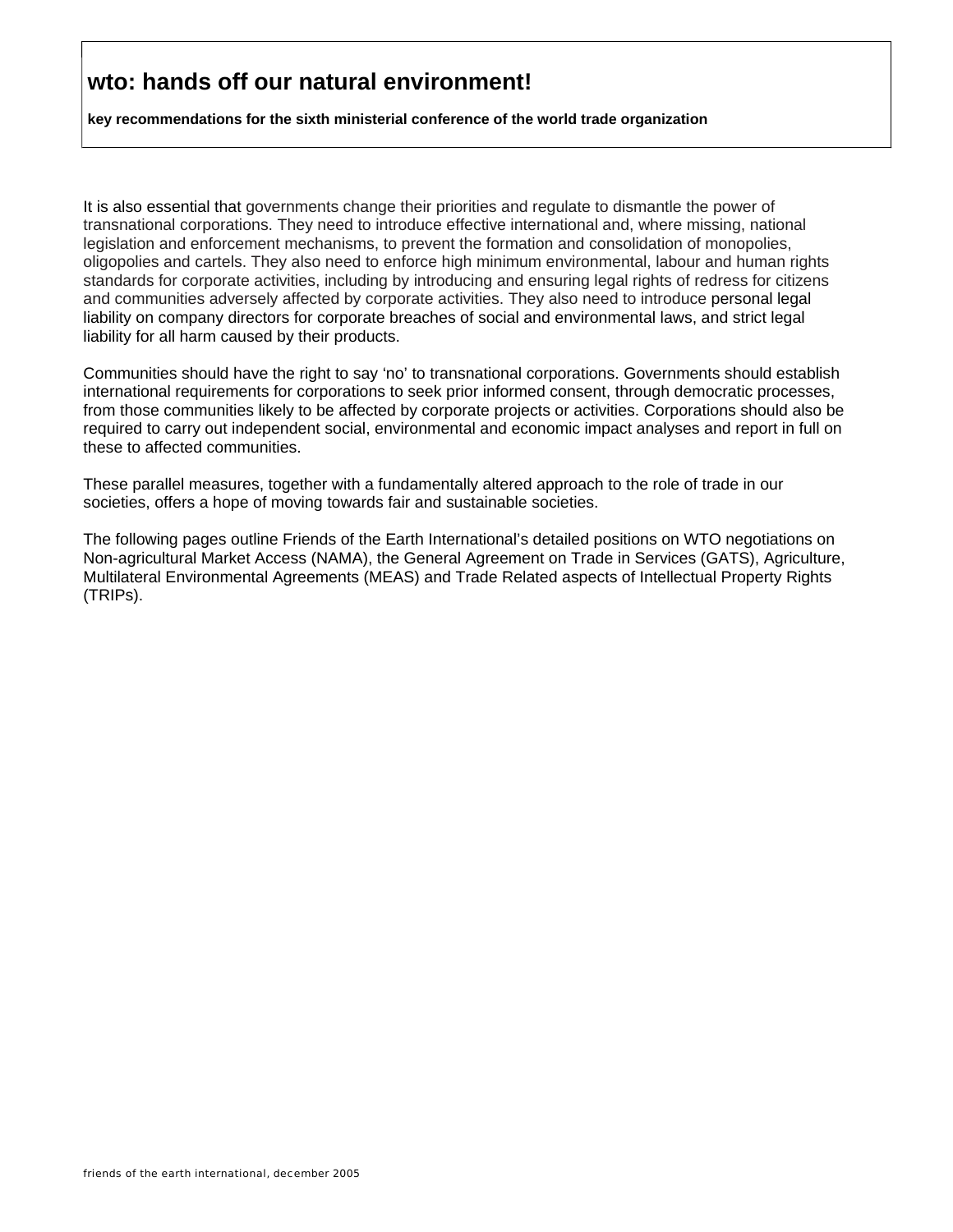**key recommendations for the sixth ministerial conference of the world trade organization**

#### **summary of recommendations**

*Specifically, FOEI is calling on governments meeting at the World Trade Organization's 6th Ministerial Meeting to:* 

|                        | Non-agricultural market access (NAMA)                                                                                                                                                                                                                                                                                                                                                                                                                                                                                                                                                                                           |  |
|------------------------|---------------------------------------------------------------------------------------------------------------------------------------------------------------------------------------------------------------------------------------------------------------------------------------------------------------------------------------------------------------------------------------------------------------------------------------------------------------------------------------------------------------------------------------------------------------------------------------------------------------------------------|--|
|                        | Halt the NAMA negotiations and agree to a full, independent review<br>of the potential environmental and developmental impacts of NAMA<br>with full public participation.                                                                                                                                                                                                                                                                                                                                                                                                                                                       |  |
|                        | Protect governments' policy space, including through the use of<br>tariffs and non-tariff barriers genuinely intended to develop fair and<br>sustainable economies and protect their environment, including<br>through the sustainable and participatory management of our natural<br>environment.                                                                                                                                                                                                                                                                                                                              |  |
|                        | <b>Promote</b> resource conservation by stopping further liberalization of<br>our natural environment, including forest, fish, oil, gas and mining<br>products in the WTO and elsewhere.                                                                                                                                                                                                                                                                                                                                                                                                                                        |  |
|                        | <b>General Agreement on Tariffs and Services (GATS)</b>                                                                                                                                                                                                                                                                                                                                                                                                                                                                                                                                                                         |  |
| $\bullet$<br>$\bullet$ | <b>GATS</b><br>negotiations and undertake an<br>Halt the<br>independent<br>comprehensive assessment of the past and future environmental,<br>developmental and social implications of services liberalization at<br>both multilateral and regional levels.<br><b>Exclude</b> service sectors that could impact on biodiversity, our natural<br>environment and the human rights of resource-dependent local<br>communities and Indigenous Peoples, i.e. the extraction or collection<br>of energy fuels, minerals and ore, water, timber and other aspects of<br>our natural environment, and park-management related services. |  |
| ٠                      | <b>Ensure</b> that environmentally harmful services, such as nuclear<br>energy related services and hazardous waste transport, are excluded<br>from the GATS (and are definitely not included as 'environmental<br>services')                                                                                                                                                                                                                                                                                                                                                                                                   |  |
|                        | <b>Exclude</b> services liberalization in all publicly provided and essential<br>services, such as health, education, water and sanitation, and in<br>sectors critical to the development of sustainable societies, such as<br>financial services, telecommu-nications, tourism, construction and<br>transport-related services.                                                                                                                                                                                                                                                                                                |  |
| ٠                      | Reverse any proposals and commitments already made, including in<br>Mode 3, that are in fact transnational investment disciplines.<br>Reject those Mode 4 proposals and commitments which threaten to<br>increase the 'brain-drain' of trained professionals leaving developing                                                                                                                                                                                                                                                                                                                                                 |  |
|                        | countries.                                                                                                                                                                                                                                                                                                                                                                                                                                                                                                                                                                                                                      |  |
|                        | <b>Reject</b> any rules and changes relating to domestic regulation that<br>would challenge or in any way undermine legitimate environmental<br>laws and regulations.                                                                                                                                                                                                                                                                                                                                                                                                                                                           |  |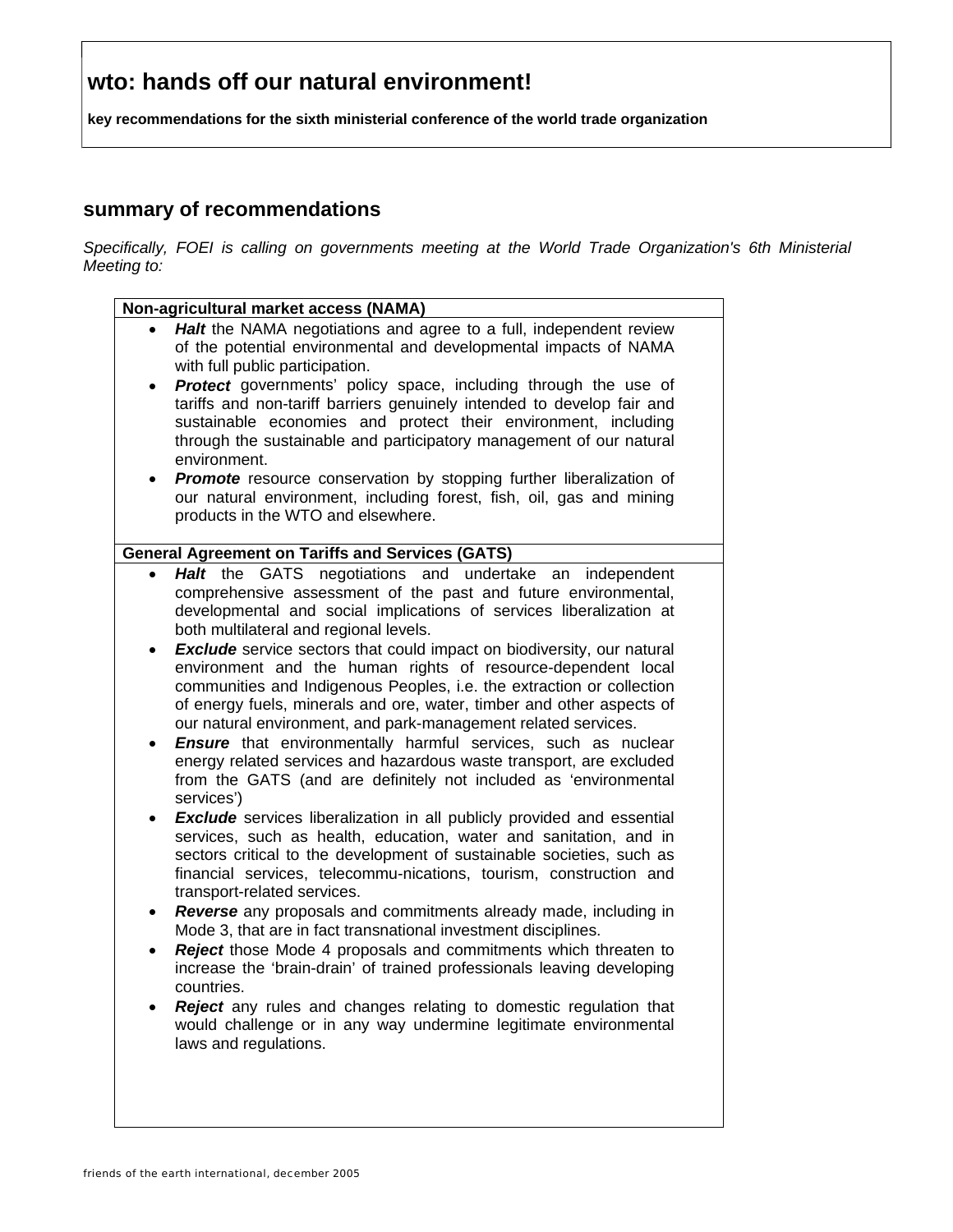**key recommendations for the sixth ministerial conference of the world trade organization**

#### **Multilateral Environmental Agreements (MEAs) and the WTO**

- **Halt** current negotiations in the WTO on the relationship between MEAs' trade-related measures and the WTO's trade rules.
- **Give** MEAs clear legal precedence over trade rules.
- *Avoid* setting rules or criteria that might in any way define or restrict the use or national implementation of trade measures agreed to in MEAs that would limit governments' rights to regulate in favour of the environment, such as through least trade restrictiveness tests.
- *Reject* attempts to define a set of MEAs, or a set of trade measures, that are WTO-consistent, thereby making others WTO-inconsistent regardless of their merits.

#### **Agreement on Agriculture (AoA)**

- **Halt** the agriculture negotiations and undertake an independent comprehensive review of the environmental, developmental and social impacts of past and proposed liberalization in agriculture with full public participation,.
- *Reverse* developing countries past AoA tariff reduction commitments and take measures to counter and repair the adverse social, environmental, developmental and cultural effects of liberalization.
- **Reject** any further liberalization of agriculture trade, and protect the ability of peasant and family farmers to make a living from agriculture:
	- o *Immediately re-institute* the sovereign right especially for developing countries – to implement import controls, including tariffs increases and quantitative restrictions on all products, particularly those important for domestic consumption (food security), livelihood security, rural development, and all internationally traded products that have been subsidized at origin.
	- o *Phase in* measures to eliminate structural surpluses and stabilize farm gate prices at levels that cover the costs of production, including through national supply management schemes (including environmentally-oriented programs) and international commodity agreements.
- *Halt* dumping immediately, without any preliminary conditions:
	- o *Immediately eliminate* all supports which directly or indirectly promote exports and production for export, especially in developed countries.
	- o *Stop* the movement of trade distorting subsidies from one box to another (as this only hides them, it does not cut them).
	- o *Prevent* subsidized products from entering the international market, by whatever means.
- **Ensure** that there are no restrictions on support for sustainable agriculture for domestic consumption, high food standards, localization of agriculture and the protection and development of peasant and family farmer-based local and national markets and food systems.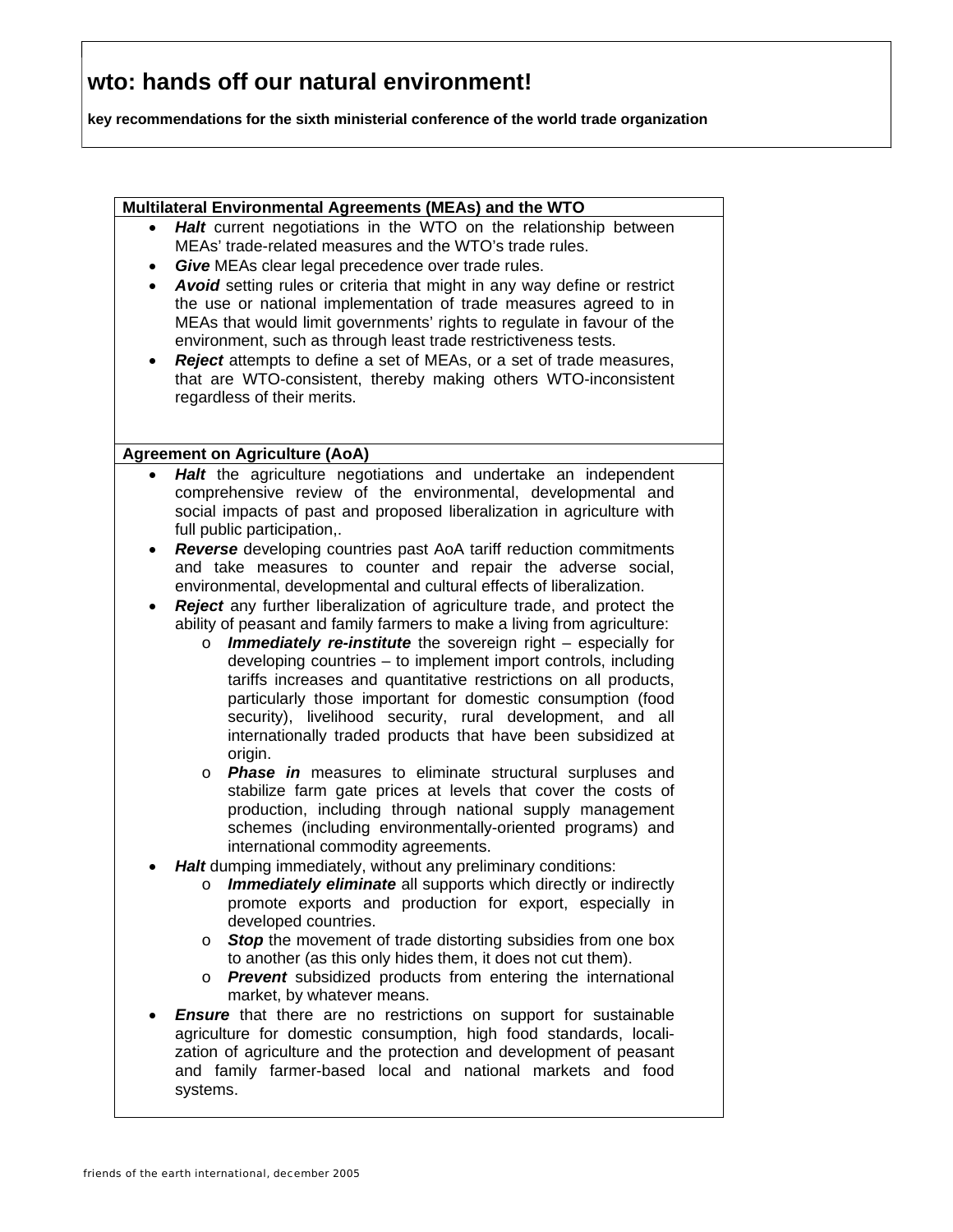**key recommendations for the sixth ministerial conference of the world trade organization**

| Safeguard the right of municipalities, countries and regions to ban or<br>otherwise restrict the production of and trade in genetically modified<br>seed, food, animal feeds and related products.<br><b>Establish</b> and strengthen local peasant and family farmer-based<br>$\bullet$<br>national food programs to meet the needs of the most impoverished<br>sections of society and those who cannot pay the higher food prices<br>that will eventually result from increased farm gate prices, using<br>increased tariff and unsustainable production polluter pay revenues to<br>this effect. |  |  |
|------------------------------------------------------------------------------------------------------------------------------------------------------------------------------------------------------------------------------------------------------------------------------------------------------------------------------------------------------------------------------------------------------------------------------------------------------------------------------------------------------------------------------------------------------------------------------------------------------|--|--|
| Trade-related aspects of Intellectual Property Rights (TRIPs)                                                                                                                                                                                                                                                                                                                                                                                                                                                                                                                                        |  |  |
| <b>Protect farmers', Indigenous Peoples' and local communities' rights</b><br>$\bullet$<br>over plant genetic resources and associated knowledge, including<br>farmers' rights to conserve, exchange and reproduce seeds.<br><b>Reject</b> international agreements that force governments to grant<br>$\bullet$<br>patents or other forms of IPRs on life forms, including plant varieties<br>and micro-organisms.<br><b>Protect traditional and indigenous knowledge against biopiracy.</b><br>$\bullet$<br><b>Ensure</b> public access to medicines and genetic resources, including<br>$\bullet$ |  |  |
| plant genetic resources.<br>Maintain the right to regulate in pursuit of national health and safety<br>$\bullet$<br>and environmental protection.<br><b>Maintain</b> Indigenous Peoples' and local communities' legal and<br>$\bullet$<br>customary rights to make decisions concerning their local, traditional<br>resources, even where no legal rights have previously been allocated.<br><b>Ensure</b> equitable access to land, seeds, water, credit and other<br>$\bullet$                                                                                                                     |  |  |
| productive resources, for small farmers, and especially women.                                                                                                                                                                                                                                                                                                                                                                                                                                                                                                                                       |  |  |

#### *non-agricultural market access negotiations (nama)*

In NAMA, all aspects of our natural environment are effectively on the table for either partial or complete liberalization, with a particular focus at the moment on fish and fish products, forests, gems and minerals. Yet fisheries and forests provide livelihoods and essential nutrition and medicines for millions of people across the world. Ninety percent of fishers worldwide – nearly 40 million people – are employed in smallscale artisanal fishing, and these men and women are overwhelmingly impoverished. A further 13 million are employed in the formal forestry sector, and more than 1.6 billion depend on forests for aspects of their livelihoods (for collecting fuelwood, medicinal plants and foods, for example, and especially when other forms of income fail). WTO proposals to fully eliminate tariffs in both of these sectors could have extremely serious consequences for these people, both through loss of access to and through the destruction of the natural environment on which they traditionally depend.

The proposed tariff reductions would also increase incentives to fish internationally, especially for large commercial trawlers, which would fuel the continued exploitation of an already seriously depleted resource. Local fishers and poor fishing communities would increasingly suffer the impact of dying seas, as large commercial fleets take many of the highest quality fish. There is also a risk of cheap fish imports being dumped in coastal nations with a strong domestic market, such as Ghana and Cameroon, making it impossible for fishers to sell their catch locally. Similarly, even an impact assessment prepared for the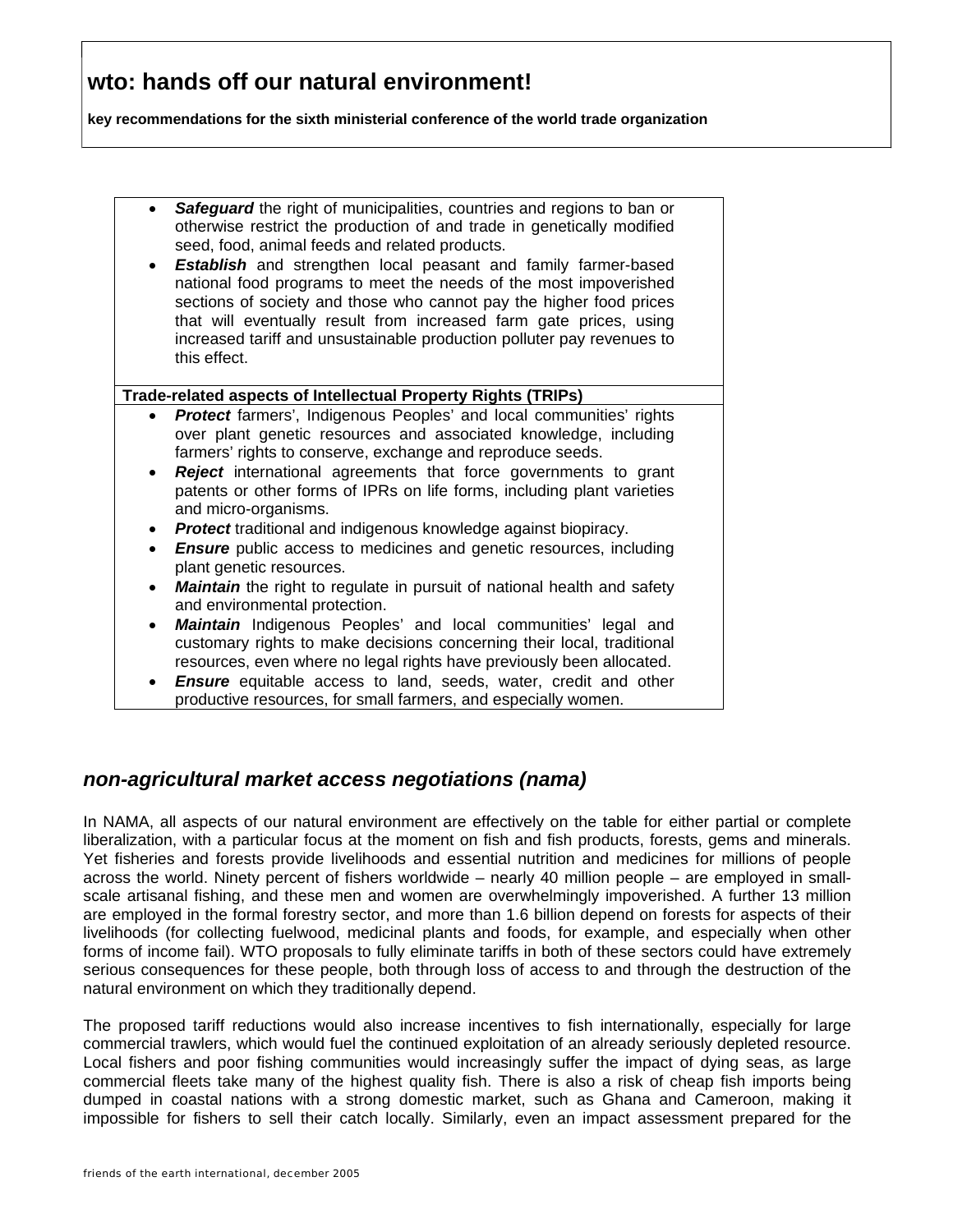**key recommendations for the sixth ministerial conference of the world trade organization**

European Commission states that developing countries with forest industries protected by high tariffs could "*incur considerable environmental and social costs due to downsizing of the industrial capacity and closing some industries entirely."*

Gems and jewellery are also high on the WTO's negotiating agenda, which could lead to the expansion of mining operations with significant social and environmental impacts. Around eighty percent of global demand for gold, for example, is for jewellery. Yet gold comes with a huge social and environmental cost. Large-scale gold mining has displaced communities, deforested mountains and killed rivers. Approximately 620 million tonnes of waste are produced annually from gold mining. This is almost comparable to the volume of metal consumed globally each year.

Critically, developing countries face the prospect of deindustrialization and loss of significant quantities of government custom revenue, as industrialized countries aggressively pursue negotiating tactics specifically designed to lever open developing country markets. Developing countries also risk losing the use of trade measures as affordable tools allowing them to protect their environment and promote domestic economic development. This could lock many developing countries into their existing commodity dependence and discourage diversification.

Other trade restrictions (known as non-tariff barriers or NTBs, which include measures designed to protect the environment and promote social welfare) are also at risk. For example, in relation to the environment, the EU, Japan and Korea are targeting export restrictions on forests products, and the US seems to be determined to challenge energy efficiency measures that encourage consumers to purchase smaller, more efficient cars. Given these serious concerns, it is imperative that governments need to take the following actions immediately:

- **Halt** the NAMA negotiations and agree to a full, independent review of the potential environmental and developmental impacts of NAMA with full public participation.
- **Protect** governments' policy space, including through the use of tariffs and non-tariff barriers genuinely implemented to develop fair and sustainable economies and protect their environment, including through the sustainable and participatory management of our natural environment.
- **Promote** local community control and resource conservation by stopping further liberalization of all aspects of our natural environment, including forest, fish, oil, gas and mining products in the WTO and elsewhere.

#### *general agreement on trade in services (gats)*

GATS has the potential to create adverse environmental, developmental and social impacts, because it currently includes proposals to open markets in a wide range of relevant sectors including energy (its extraction, generation, production and transportation), transport, water, travel and tourism, construction, telecommunications, financial services, health, education, park management, waste disposal and sewage, and agricultural services. GATS could also place serious constraints on the rights of governments and citizens to regulate to protect the environment and people at the national level, and their ability to control the activities of transnational service corporations.

GATS deals with different ways in which services are supplied. Two of them – known as "Mode 3" and "Mode 4" are also particularly damaging to the development of sustainable societies. Mode 3 would increase unregulated foreign investment in countries (the liberalization of which was already rejected once by developing countries, at the WTO's Cancun Ministerial). Governments would be signing up to investment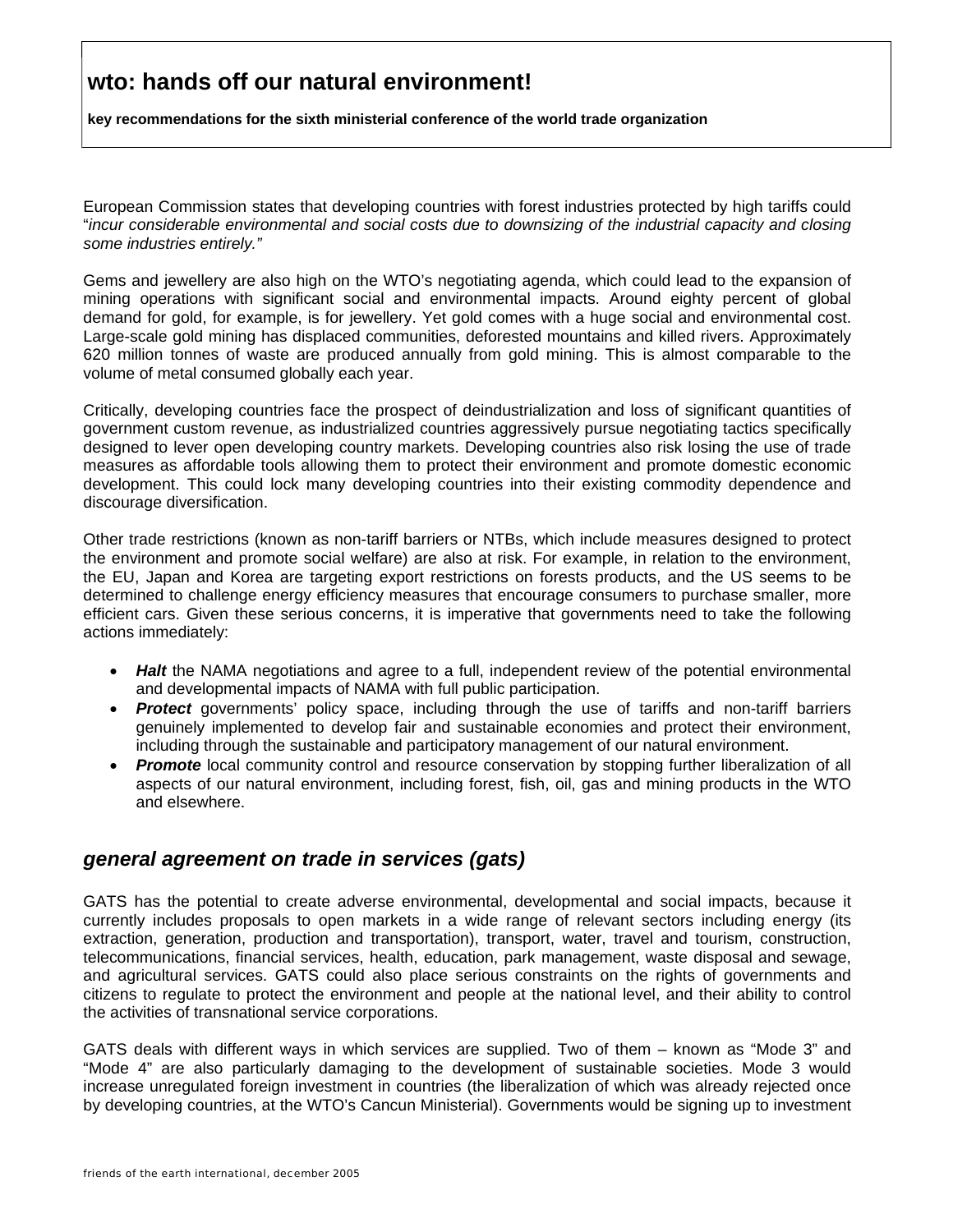**key recommendations for the sixth ministerial conference of the world trade organization**

regulations which effectively give increased rights to big business and restrict the types of actions governments can take to regulate their activities. Mode 4 is about the transfer of personnel and will *de*crease the availability of trained professionals in the developing world, contributing to the 'brain-drain' from South to North, whilst still permitting northern countries to reject unskilled labourers. GATS is designed to open up markets for transnational corporations in a way that 'locks in' future governments regardless of their politics. More specifically, GATS is likely to result in higher costs for essential public services, such as water, energy, sanitation and transportation.

The EU, US and other influential countries have been ratcheting up pressure on developing countries to get them to open up more of their service sectors, regardless of the social and environmental impacts. Currently the EU is pushing for a new approach within the GATS negotiations, which would force developing country governments to adopt commitments in a minimum number of sectors, regardless of their desire or ability to implement such commitments (the EU's proposal was initially referred to as 'benchmarking'). This new move threatens to overturn the previously agreed development 'flexibilities' of GATS.

In short, we are calling for the following:

- *Halt* the GATS negotiations and undertake an independent comprehensive assessment of the past and future environmental, developmental and social implications of services liberalization at both multilateral and regional levels.
- **Exclude** service sectors that could impact on biodiversity, our natural environment and the human rights of resource-dependent local communities and Indigenous Peoples, i.e. the extraction or collection of energy fuels, minerals and ore, water, timber and other aspects of our natural environment, and park-management related services.
- **Ensure** that environmentally harmful services, such as nuclear energy related services and hazardous waste transport, are excluded from the GATS (and are definitely not included as "environmental services").
- *Exclude* services liberalization in all publicly provided and essential services, such as health, education, water and sanitation, and in sectors critical to the development of sustainable societies, such as financial services, telecommunications, tourism, construction and transport-related services.
- *Reverse* any proposals and commitments already made, including in Mode 3, that are in fact transnational investment disciplines.
- *Reject* those Mode 4 proposals and commitments which threaten to increase the 'brain-drain' of trained professionals leaving developing countries.
- **Reject** any rules and changes relating to domestic regulation that would challenge or in any way undermine legitimate environmental laws and regulations.

#### **multilateral environmental agreements (meas) and the wto**

Negotiations on the relationship between MEAs and WTO rules were mandated in the Doha Declaration (paragraph 31(i)). Even though the negotiations have been proceeding slowly, they pose a significant threat to environmental protection. MEAs are an important instrument to combat environmental degradation. WTO negotiations on MEAs, however, together with corporate globalization, threaten the legitimacy and effectiveness of MEAs and thus undermine international cooperation focused on protecting the environment (including by weakening the MEAs themselves, and their implementation). There are approximately 200 multilateral environmental agreements in place today, a number of which contain provisions related to trade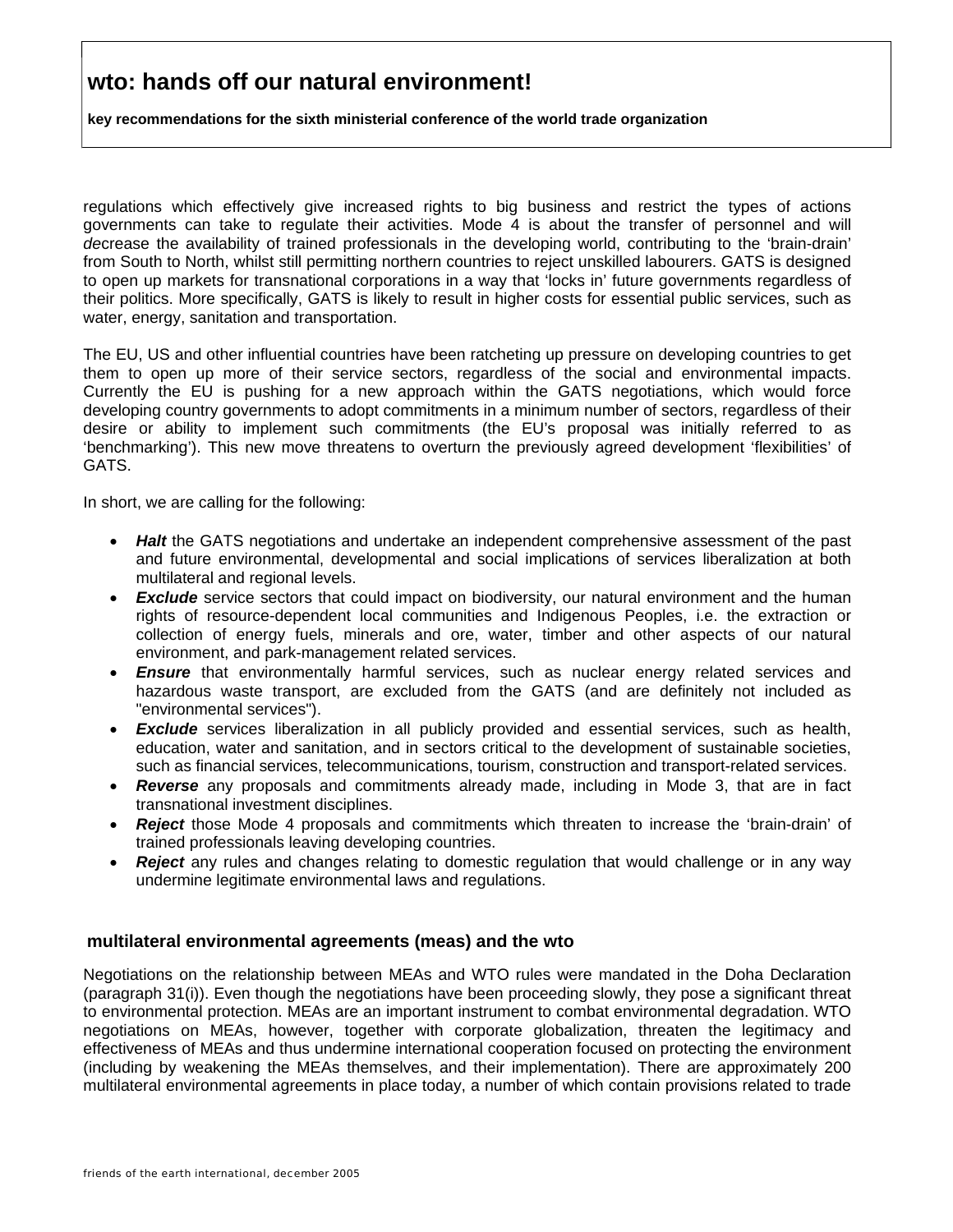**key recommendations for the sixth ministerial conference of the world trade organization**

and trade rules. Trade restrictions taken for genuine environmental purposes constitute one of the most important instruments for effective national implementation of MEAs.

The current WTO negotiations on this issue allow the WTO to encroach upon areas of international and national environmental policy in which it has no competence. The most likely outcome will be the subordination of international environmental governance to economic and trade considerations. More specifically, there is a very significant risk that the negotiations could result in the WTO:

- setting rules or criteria for the use of trade obligations in current and future MEAs;

- defining a set of MEAs, or a set of specific trade obligations that are WTO-consistent, thereby deeming others to be WTO-inconsistent regardless of their merits;

- making provision for WTO supervision over the way in which governments implement MEAs at the national level, resulting in a limitation of governments' right to regulate in favour of the environment; and/or

- setting rules that may effectively prevent the adoption or implementation of MEA-mandated trade measures by any WTO Member or MEA Party.

Governments must not permit international environmental governance (through the MEAs) to be made subject to economic and trade considerations. To this end, governments must ensure that MEAs take precedence over trade rules and that the use of trade restrictions in MEAs genuinely implemented to develop fair and sustainable economies remains a legitimate tool for national and international implementation. In order to achieve this goal governments must:

- *Halt* current negotiations in the WTO on the relationship between MEAs' trade-related measures and the WTO's trade rules.
- •
- **Give** MEAs clear legal precedence over trade rules.
- *Avoid* setting rules or criteria that might in any way define or restrict the use or national implementation of trade measures agreed to in MEAs that would limit governments' rights to regulate in favour of the environment, such as through least trade restrictiveness tests.
- *Reject* attempts to define a set of MEAs, or a set of trade measures, that are WTO-consistent thereby making others WTO-inconsistent regardless of their merits.

It is essential that a mechanism of international environmental governance is established independently of the WTO, and that only the UN has the authority to consider and adjudicate on any potential and actual conflicts between the two governance systems. Recent research from FoEE/AdRelphi Consult and Greenpeace has indicated that the International Court of Justice and the United Nation's International Law Commission are the most suitable options for disputes and for clarifying the WTO/MEA relationship, respectively. This is due to their legal and environmental expertise, the transparency of their process and their independence from trade interests. It is also necessary to review the increasing trend towards the use of market mechanisms and other trade-based mechanisms in MEAs that may make them significantly less effective.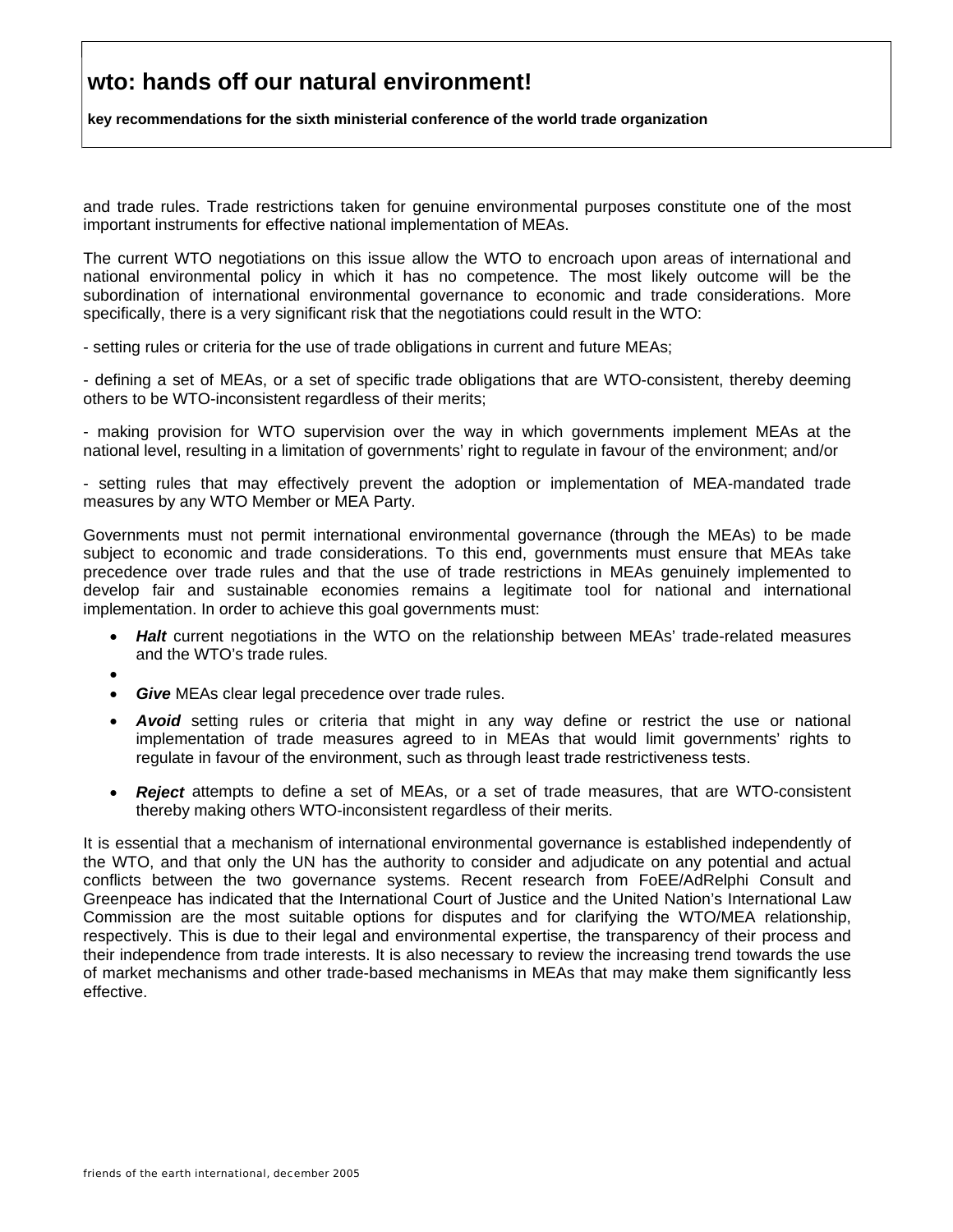**key recommendations for the sixth ministerial conference of the world trade organization**

#### **the agreement on agriculture (aoa)**

Policies being promoted by the WTO, the World Bank and the IMF have encouraged the development of an entirely unsustainable system of agriculture and food production. The globalization of agriculture and food systems has been marked by a move to industrial, export-oriented production heavily influenced by the interests of transnational corporations (TNCs), which are increasingly able to dictate the way that food is produced, traded and marketed.

This system of agriculture is proving unable to deliver global food security and environmental sustainability. Shockingly, 777 million people in the developing world, the majority of them women and children, are still suffering from hunger and other forms of malnutrition, even though there is sufficient food being produced at a global level to provide everyone with enough food. The inequitable distribution of resources, land and food is one of the main causes of hunger and malnutrition in the world today, and the current trade liberalization process as promoted by the WTO - particularly through the Agreement on Agriculture (AoA) is part of the cause of this, not the solution.

This is because the WTO promotes a mixture of liberalization and regulation that prevents global food sovereignty. It is systematically undermining family farming and the livelihoods of peasants around the world - which underpin food sovereignty and security, robust rural economies and the production of healthy local food worldwide. It is leading to massive migration, as millions of peasants and family farmers - both South and North - are either going out of business, being bought out by larger farms and agribusiness planning to increase exports, or forcibly moved from their land.

Food sovereignty is the right of communities, peoples and countries to determine their own agricultural and food policies, including the protection and regulation of domestic agricultural production and trade in order to meet food security and sustainability objectives. Food sovereignty includes food security, food safety, diverse sustainable agricultural practices, and subsistence and small-scale farming. Diverse sustainable agriculture and food production is a key feature of food sovereignty since it can better provide sufficient quantities of affordable, safe and healthy food for all and is the foundation of healthy rural and urban communities, cultures and environments.

The trade liberalization regime has also led to the establishment of intellectual property rights systems that allow transnational corporations to expropriate farmers' knowledge of food production techniques and basic resources such as seeds. It discourages sustainable agriculture and the production of safe and healthy food.

These trends, evident in both the North and the South, cannot continue. We need to change track. Agriculture needs to focus on and promote food security, food sovereignty and diverse sustainable agricultural practices. Unsustainable, export-oriented and chemical dependent production needs to be replaced with more sustainable and humane farming and agricultural practices. Safe, healthy and nutritious food for all needs to be the end goal.

The so-called Doha Development Agenda and the 2004 July Framework are taking us in the opposite direction, and have effectively eliminated any possibility of rerouting agriculture onto a sustainability path based on peasant and family farming. There is now a new power equation in the negotiations, with a "new Quad" consisting of the US, EU, Brazil and India. The EU and the US governments continue to defend their unsustainable CAP and Farm Bill policies, which primarily benefit the largest farms, food corporations and agribusiness. At the same time there is very little hope that Brazil and India will not sell out the interests of peoples in developing countries in exchange for a win for their own elite export sectors, agribusiness and information technology professionals.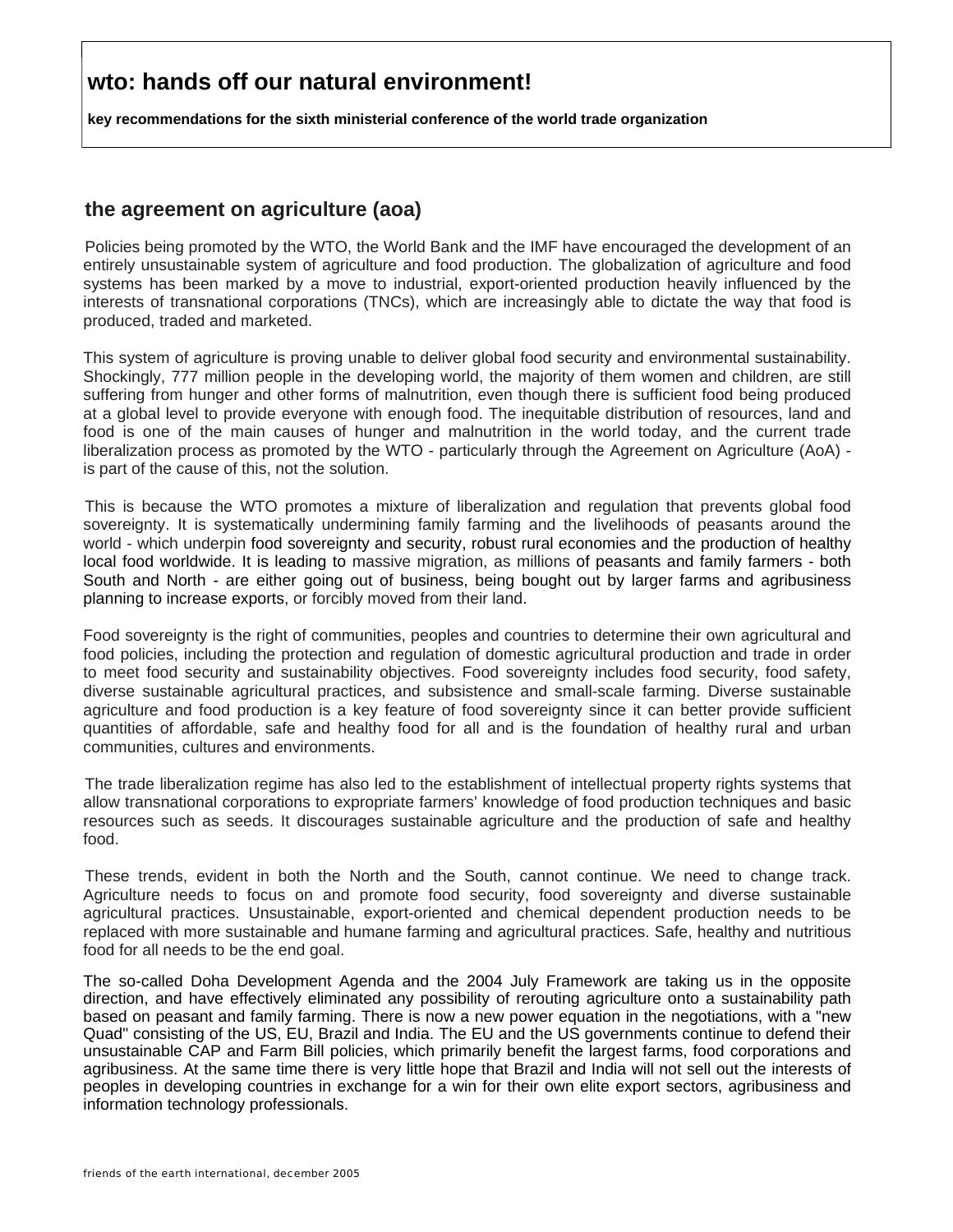**key recommendations for the sixth ministerial conference of the world trade organization**

India and Brazil lead the G20, which successfully resisted the EU/US agenda together with the G90 at the last Ministerial in Cancun. While most developing country groupings, including the G33 and G90, are still relying on the G20's ability and capacity to negotiate an acceptable deal for them all in Hong Kong, this is looking increasingly unlikely, as Brazil and India could either be forced into or succumb to the attractions of an overall deal with the US and the EU. It remains to be seen if the G90 and the G33 – without the G20 – would walk away from a bad deal in Hong Kong.

Some of the world's smallest and most impoverished countries also stand to lose from trade liberalization by losing the benefits they previously enjoyed from special trade agreements that gave them preferential access to relatively closed markets ( 'preference erosion').

In Hong Kong, no deal will be better than a bad deal. The solution to the current crisis - both in the short and long term - requires a deep and radical shift away from exported-oriented, industrial agriculture. Ultimately, WTO rules should not apply to food and agriculture. Friends of the Earth is calling for governments to:

- *Halt* the agriculture negotiations and undertake an independent comprehensive review of the environmental, developmental and social impacts of past and proposed liberalization in agriculture with full public participation,.
- *Reverse* developing countries past AoA tariff reduction commitments and take measures to counter and repair the adverse social, environmental, developmental and cultural effects of liberalization.
- *Reject* any further liberalization of agriculture trade, and protect the ability of peasant and family farmers to make a living from agriculture:
	- o *Immediately re-institute* the sovereign right especially for developing countries to implement import controls, including tariffs increases and quantitative restrictions on all products, particularly those important for domestic consumption (food security), livelihood security, rural development, and all internationally traded products that have been subsidized at origin.
	- o *Phase in* measures to eliminate structural surpluses and stabilize farm gate prices at levels that cover the real costs of production, including through national supply management schemes (including environmentally-oriented programs) and international commodity agreements.
- *Halt* dumping immediately, without any preliminary conditions:
	- o *Immediately eliminate* all supports which directly or indirectly promote exports and production for export, especially in developed countries.
	- o *Stop* the movement of trade distorting subsidies from one box to another (as this only hides them, it does not cut them).
	- o *Prevent* subsidized products entering the international market, by whatever means.
- *Ensure* that there are no restrictions on support for sustainable agriculture for domestic consumption, high food standards, localization of agriculture and the protection and development of peasant and family farmer-based local and national markets and food systems.
- *Safeguard* the right of municipalities, countries and regions to ban or otherwise restrict the production of and trade in genetically modified seed, crops, food, animal feeds and related products.
- *Establish* and strengthen local peasant and family farmer based national food programs to meet the needs of the most impoverished sections of society and those who cannot pay the higher food prices which will eventually result from increased farm gate prices, using increased tariff and unsustainable production polluter pay revenues to this effect.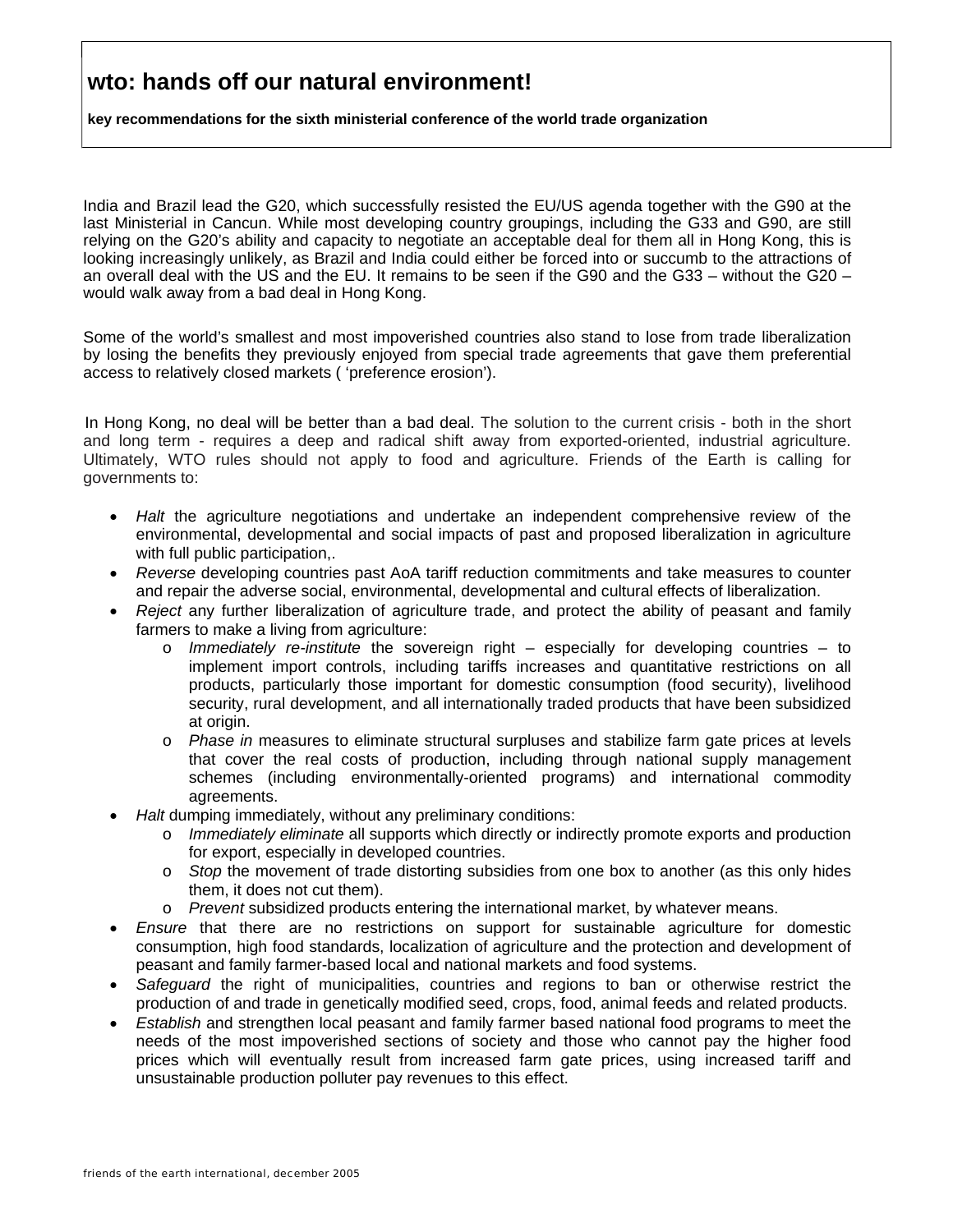**key recommendations for the sixth ministerial conference of the world trade organization**

#### *trade-related aspects of intellectual property rights (trips)*

The WTO's TRIPs Agreement is undermining farmers', Indigenous Peoples' and local communities' rights. It obliges WTO members to protect intellectual property rights relating to plant varieties and micro-biological processes, using either patents or effective sui generis systems (or a combination of both). TRIPs undermines the basic human right of access to resources and allows large biotechnology companies to 'buy' and even patent the genetic resources and associated traditional knowledge of Indigenous Peoples and local communities, thus blocking the access of those communities to their own resources and knowledge. This is perpetuating the biopiracy of colonialism and is increasing the ecological debt that rich northern countries owe the South.

Ownership of these rights is increasingly concentrated. The Asian seed market, for example, is dominated by just three companies – Cargill, Pioneer and CP-DeKalb – which control 70 percent of it. In addition to privatizing and commercializing the resources and knowledge which form part of the heritage of communities and peoples, TRIPs has also led to a further marginalization of these communities. TRIPs infringes upon the rights of Indigenous Peoples to self-determination. Women are particularly impacted, as they are often responsible for collecting natural materials like medicinal plants for their families, and play a major role in traditional seed saving systems.

Farmers are now being encouraged to use uniform varieties of IPR-protected seeds and are being prevented from exchanging those seeds and even from exchanging their own traditional seeds. This is reducing agro-genetic diversity as well as in the varieties of crops grown locally. It will have negative impacts on local food sovereignty and food security as well as sustainability (since crop diversity underpins sustainable agriculture). Cultural diversity is being eroded as well.

Access to resources should be considered a basic human right. Communities should have the right to exert control over, and therefore have access to, their local and shared natural environment. In particular, Farmers' Rights over resources have arisen from their past, present and future role in conserving, improving and making available plant genetic resources.

African countries are currently seeking to remove the TRIPs requirements relating to patents on life (although their proposal does not exclude from TRIPs all other forms of intellectual property rights). A further group of developing countries, led by India, is also seeking amendments to the TRIPs Agreement to prevent biopiracy, which would allow developing countries to benefit financially from the use of traditional knowledge and biodiversity (although this would not necessarily or automatically conserve and protect that knowledge and biodiversity).

We reaffirm our commitment to continue fighting against any new international regime that legitimizes biopiracy, patents and other forms of IPRs on life and associated knowledge, and the privatization and commercialization of cultural and biological diversity. We support community management and control over biodiversity and the conceptualization and construction of collective rights by local communities and Indigenous Peoples, whether or not such rights are recognized by States. Friends of the Earth International is calling on governments to:

- **Protect** farmers', Indigenous Peoples' and local communities' rights over plant genetic resources and associated knowledge, including farmers' rights to conserve, exchange and reproduce seeds.
- **Reject** international agreements that force governments to grant patents or other forms of IPRs on life forms, including plant varieties and micro-organisms.
- **Protect** traditional and indigenous knowledge against biopiracy.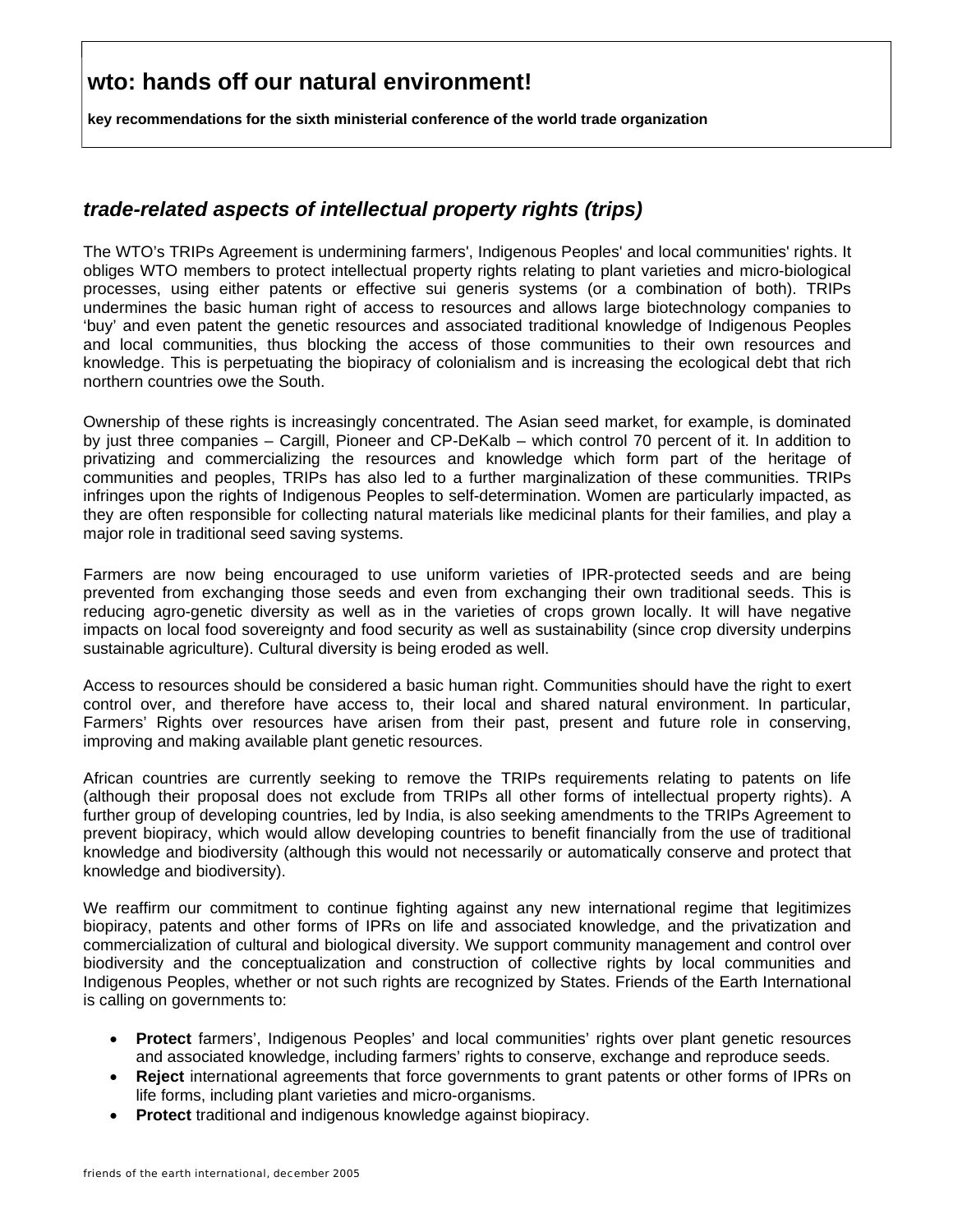**key recommendations for the sixth ministerial conference of the world trade organization**

- **Ensure** public access to medicines and genetic resources, including plant genetic resources.
- **Maintain** the right to regulate in pursuit of national health and safety and environmental protection.
- **Maintain** Indigenous Peoples' and local communities' legal and customary rights to make decisions concerning their local, traditional resources, even where no legal rights have previously been allocated.
- **Ensure** equitable access to land, seeds, water, credit and other productive resources, for small farmers, and especially women.

#### **conclusion**

The current system of global governance is incoherent and unbalanced, and permits the economic and trade priorities of the biggest and most powerful countries and companies to ride rough-shod over all other concerns, within the WTO, regional free trade agreements and even the United Nations. This undermines and is preventing effective international and even national efforts to promote peace, human rights, social progress and environmental sustainability.

It is increasingly clear that trade liberalization negotiations and rules have a significant impact on biodiversity and our natural environment, including forests, fisheries and food, water and minerals. Millions of impoverished people around the world – those who are most dependent upon their natural environment and traditional – have already lost or stand to lose their livelihoods. This is most likely to happen in those poorer countries that use relatively high trade measures to protect small farmers and fisherfolk and the environment, as well as those that currently enjoy preferential trade agreements. International trade liberalization agreements negotiated without attention to these potential impacts threaten to make poverty worse, not better.

The way we manage international trade *must* change. Systems of intergovernmental collaboration and cooperation need to be transformed. We require a coherent, coordinated and more balanced form of global governance, that integrates peoples' economic needs and the multilateral regulation of trade with other important social and environmental concerns. International trade needs to be recognized for what it is - a means to an end – and the myth of free trade as a solution to poverty exploded.

Governments need to recognize the importance of vibrant and sustainable local economies, and to acknowledge the link (consistently) between access to the natural environment and poverty eradication. The environment cannot be treated as an add-on option that can be dealt with at some hazy point in the future. We are destroying our environment and impoverishing people right now, and trade liberalization negotiations are fuelling this process.

The World Trade Organization and regional free trade agreements like the Free Trade Area of the Americas (FTAA) are already faltering. This is because they are not delivering what people need. Trade liberalization negotiations need to be stopped and their objectives and impacts independently reviewed. Our natural heritage – including forests, fisheries, food, minerals and water - needs to be separated and protected from the entire trade liberalization agenda. There should be no question, for example, of sensitive environmental sectors such as forests and fisheries being included in the WTO's Non-Agricultural Market Access negotiations. Neither should energy and water services be included in its services agenda.

Governments must remain free to take whatever measures they deem necessary, including trade measures, to protect our heritage effectively and improve the lives of those people immediately dependent